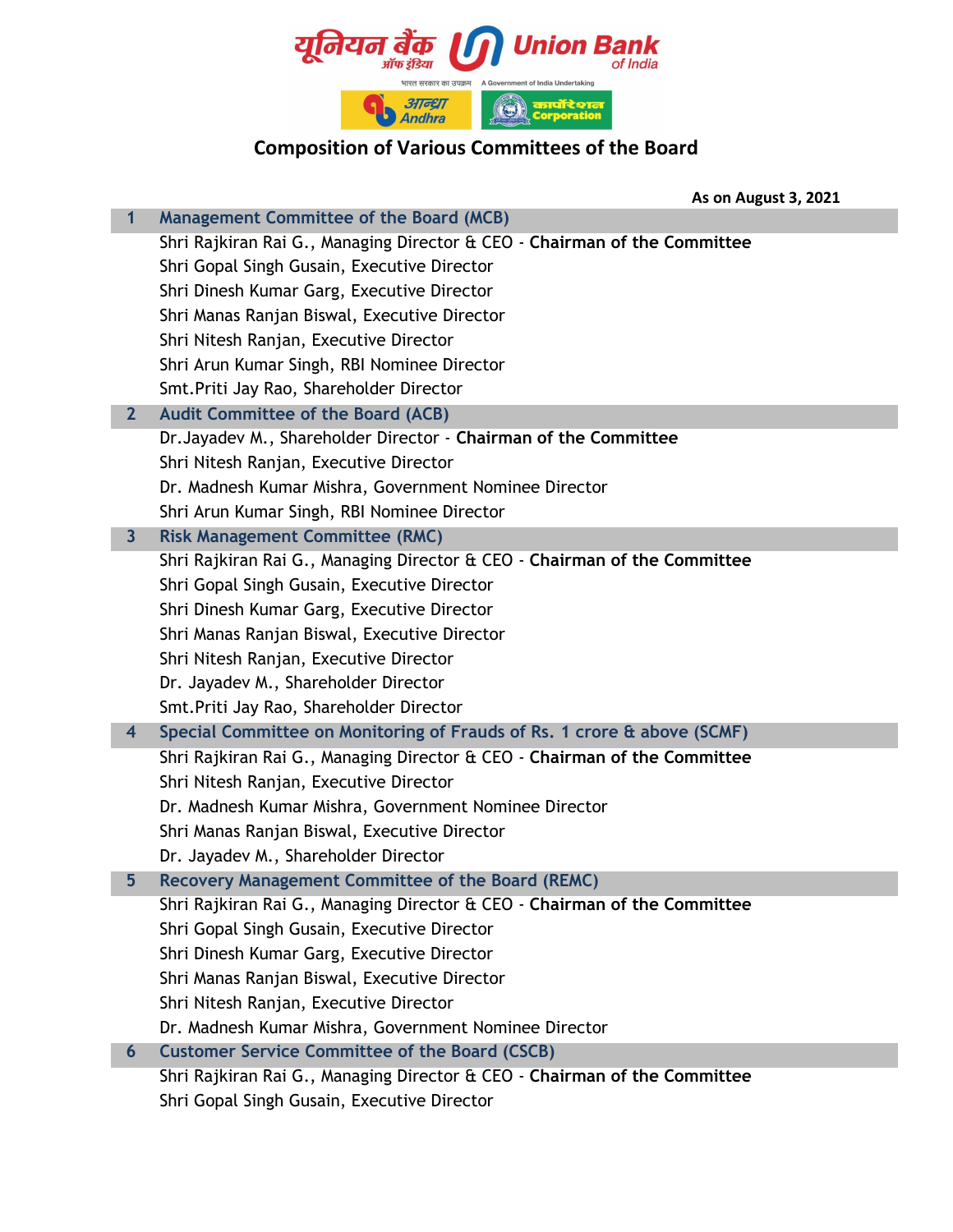

**As on August 3, 2021**

|    | Shri Dinesh Kumar Garg, Executive Director                                |
|----|---------------------------------------------------------------------------|
|    | Shri Manas Ranjan Biswal, Executive Director                              |
|    | Shri Nitesh Ranjan, Executive Director                                    |
|    | Dr. Madnesh Kumar Mishra, Government Nominee Director                     |
|    | Dr. Jayadev M., Shareholder Director                                      |
|    | Smt. Priti Jay Rao, Shareholder Director                                  |
|    | Two Special Invitees (Shri S. Jagannath & Shri S. Ravindranath)           |
| 7  | HR Sub-Committee of the Board (HRSC)                                      |
|    | Shri Rajkiran Rai G., Managing Director & CEO - Chairman of the Committee |
|    | Shri Gopal Singh Gusain, Executive Director                               |
|    | Shri Dinesh Kumar Garg, Executive Director                                |
|    | Shri Manas Ranjan Biswal, Executive Director                              |
|    | Shri Nitesh Ranjan, Executive Director                                    |
|    | Dr. Madnesh Kumar Mishra, Government Nominee Director                     |
|    | Dr. Jayadev M., Shareholder Director                                      |
|    | Smt. Priti Jay Rao, Shareholder Director                                  |
|    | Two Special Invitees (Shri R. R. Nair & Shri T. V. Rao)                   |
| 8  | <b>Stakeholders Relationship Committee (SRC)</b>                          |
|    | Dr. Jayadev M., Shareholder Director - Chairman of the Committee          |
|    | Shri Gopal Singh Gusain, Executive Director                               |
|    | Shri Dinesh Kumar Garg, Executive Director                                |
|    | Shri Manas Ranjan Biswal, Executive Director                              |
|    | Shri Nitesh Ranjan, Executive Director                                    |
|    | Smt. Priti Jay Rao, Shareholder Director                                  |
| 9  | <b>IT Strategy Committee (ITSC)</b>                                       |
|    | Shri Rajkiran Rai G., Managing Director & CEO                             |
|    | Shri Gopal Singh Gusain, Executive Director                               |
|    | Shri Dinesh Kumar Garg, Executive Director                                |
|    | Shri Manas Ranjan Biswal, Executive Director                              |
|    | Shri Nitesh Ranjan, Executive Director                                    |
|    | Dr. Madnesh Kumar Mishra, Government Nominee Director                     |
|    | Dr. Jayadev M., Shareholder Director                                      |
|    | Smt. Priti Jay Rao, Shareholder Director                                  |
|    | Chief Information Officer (Chief General Manager - DIT)                   |
|    | One Outside IT Expert (Shri G. Sivakumar)                                 |
| 10 | <b>Disciplinary Proceedings &amp; Promotion Committee (DPPC)</b>          |
|    | Shri Rajkiran Rai G., Managing Director & CEO - Chairman of the Committee |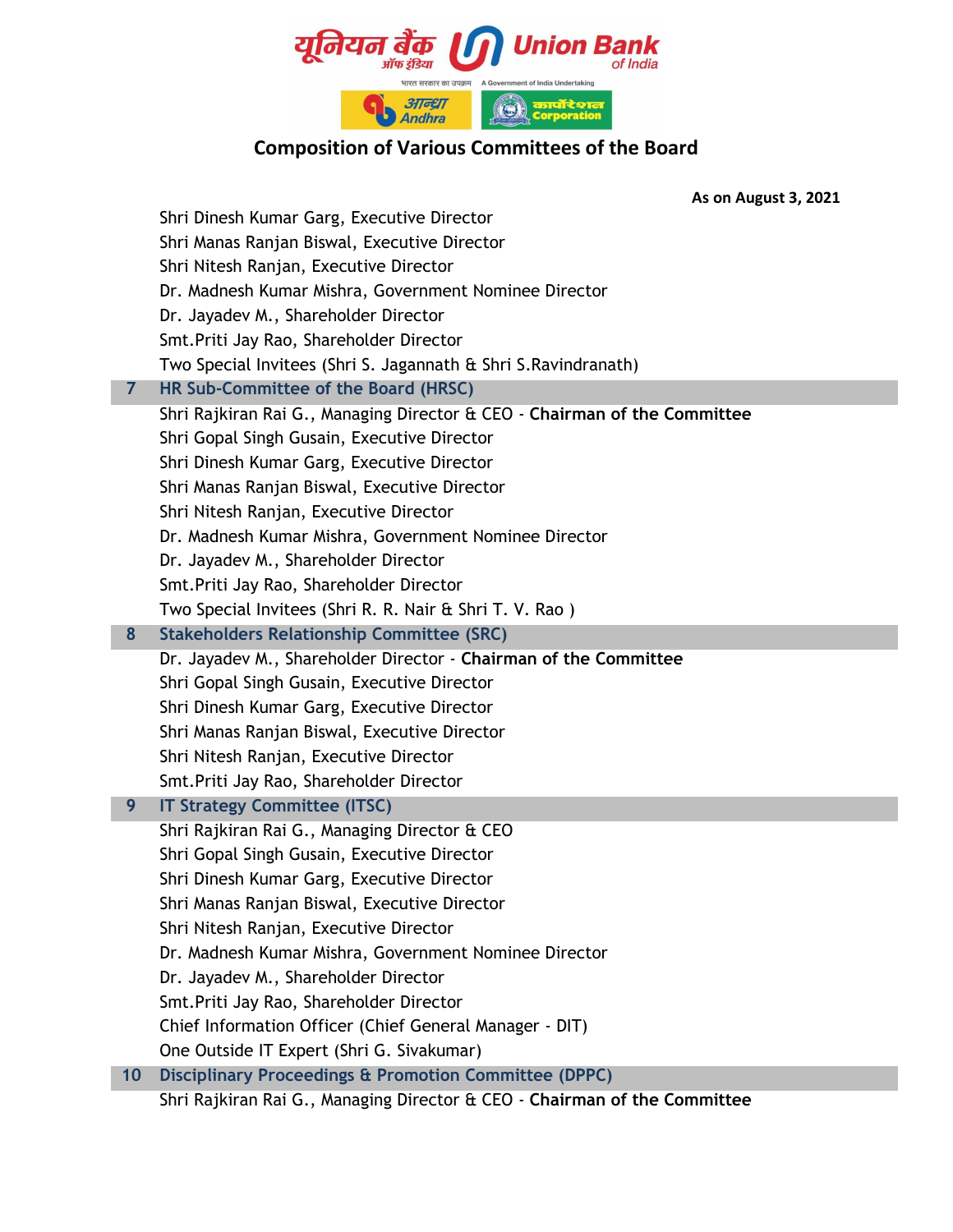

|      | <b>As on August 3, 2021</b>                                                       |
|------|-----------------------------------------------------------------------------------|
|      | Dr. Madnesh Kumar Mishra, Government Nominee Director                             |
|      | Shri Arun Kumar Singh, RBI Nominee Director                                       |
| 11   | <b>Share Transfer Committee of the Board (STCB)</b>                               |
|      | Shri Rajkiran Rai G., Managing Director & CEO - Chairman of the Committee         |
|      | Dr. Jayadev M., Shareholder Director                                              |
|      | Smt. Priti Jay Rao, Shareholder Director                                          |
| $12$ | Review Committee for Non Cooperative Borrowers & Willful Defaulters of the Bank   |
|      | Shri Rajkiran Rai G., Managing Director & CEO - Chairman of the Committee         |
|      | Dr. Jayadev M., Shareholder Director                                              |
|      | Smt. Priti Jay Rao, Shareholder Director                                          |
| 13   | Committee to decide on Election of Shareholders Directors - Voting by PSBs (CESD) |
|      | Shri Rajkiran Rai G., Managing Director & CEO - Chairman of the Committee         |
|      | Shri Gopal Singh Gusain, Executive Director                                       |
|      | Shri Dinesh Kumar Garg, Executive Director                                        |
|      | Shri Manas Ranjan Biswal, Executive Director                                      |
|      | Shri Nitesh Ranjan, Executive Director                                            |
|      | Dr. Jayadev M., Shareholder Director                                              |
|      | Smt. Priti Jay Rao, Shareholder Director                                          |
| 14   | <b>Credit Approval Committee (CAC -I)</b>                                         |
|      | Shri Rajkiran Rai G., Managing Director & CEO - Chairman of the Committee         |
|      | Shri Gopal Singh Gusain, Executive Director                                       |
|      | Shri Dinesh Kumar Garg, Executive Director                                        |
|      | Shri Manas Ranjan Biswal, Executive Director                                      |
|      | Shri Nitesh Ranjan, Executive Director                                            |
|      | CGM/General Manager incharge of Credit                                            |
|      | General Manager incharge of Finance                                               |
|      | General Manager incharge of Risk Management                                       |
| 15   | <b>Committee of Directors for Raising of Capital Fund (CDRCF)</b>                 |
|      | Shri Rajkiran Rai G., Managing Director & CEO - Chairman of the Committee         |
|      | Shri Gopal Singh Gusain, Executive Director                                       |
|      | Shri Dinesh Kumar Garg, Executive Director                                        |
|      | Shri Manas Ranjan Biswal, Executive Director                                      |
|      | Shri Nitesh Ranjan, Executive Director                                            |
| 16   | <b>Corporate Social Responsibility Committee (CSRC)</b>                           |
|      | Shri Rajkiran Rai G., Managing Director & CEO - Chairman of the Committee         |
|      | Shri Gopal Singh Gusain, Executive Director                                       |
|      | Shri Dinesh Kumar Garg, Executive Director                                        |